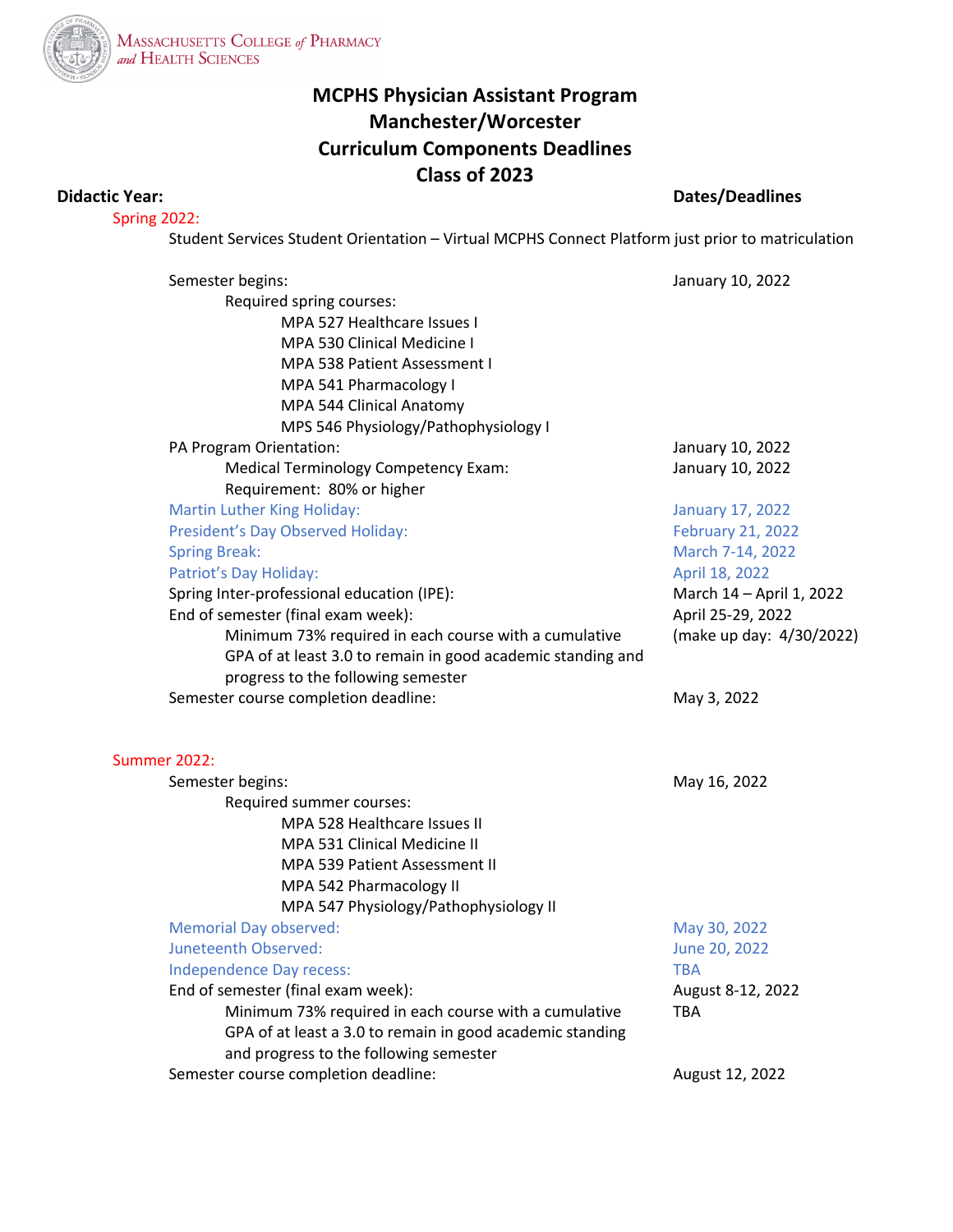## Fall 2022:

| Labor Day Holiday:                                                     | September 5, 2022         |
|------------------------------------------------------------------------|---------------------------|
| Semester begins:                                                       | September 6, 2022         |
| Required spring courses:                                               |                           |
| MPA 532 Clinical Medicine III                                          |                           |
| MPA 543 Pharmacology III                                               |                           |
| <b>MPA 540 Patient Assessment III</b>                                  |                           |
| MPA 550 Emergency Medicine                                             |                           |
| MPA 552 Medical Procedures and Surgery                                 |                           |
| MPA 554 Special Populations                                            |                           |
| Male GU/Female Pelvic Exam at UMASS Medical Center:                    | <b>TBA</b>                |
| *evening dates throughout fall semester                                |                           |
| <b>Indigenous Peoples Day:</b>                                         | October 10, 2022          |
| Veteran's Day Holiday:                                                 | November 11, 2022         |
| Thanksgiving recess:                                                   | November 23-28, 2022      |
| Fall Inter-professional education (IPE):                               | <b>TBA</b>                |
| Comprehensive Physical Examination:                                    | <b>TBA</b>                |
| *scheduled w/ faculty advisor during the last 2-3 weeks                |                           |
| of the semester (MPA-540 PA III Course)                                |                           |
| End of semester (final exam week):                                     | December 12-16, 2022      |
| Minimum 73% required in each course with a cumulative                  | (make up day: 12/17/2022) |
| GPA of at least 3.0 to remain in good academic standing.               |                           |
| Students must have a cumulative GPA of at least a 3.0 to progress into |                           |
| The clinical year.                                                     |                           |
| Semester course completion deadline:                                   | December 16, 2022         |
| ACLS training is required to progress to the clinical year.            |                           |
| <b>Clinical Year 2023</b>                                              |                           |
| (Remediation Blocks throughout semester TBD)                           |                           |
| <b>Spring 2023:</b>                                                    |                           |
| <b>Orientation to Clinical Year and First PACKRAT:</b>                 | <b>TBA</b>                |
| Semester begins:                                                       | January 9                 |
| <b>Clinical Rotation I:</b>                                            | January 9 - February 8    |
| <b>Professional Seminar:</b>                                           | February 9 - 10           |
| End of rotation exam (EORE) for all core rotations:                    | February 9/10             |

(Last Thursday of week #5)

| <b>General Elective Case Presentations</b> | February 9/10          |
|--------------------------------------------|------------------------|
| (Last Friday of week #5)                   |                        |
| <b>Clinical Rotation 2:</b>                | February 14 - March 16 |
| <b>Professional Seminar:</b>               | March 16-17            |
| <b>EORE</b> for all core rotations:        | March 16/17            |
| (Last Thursday of week #5)                 |                        |
| <b>General Elective Case Presentations</b> | March 16/17            |
| (Last Friday of week #5)                   |                        |
| <b>Clinical Rotation 3:</b>                | March 21 - April 20    |
| <b>Professional Seminar:</b>               | April 21 - 22          |
| <b>EORE</b> for all core rotations:        | April 21/22            |
| (Last Thursday/Friday of week #5)          |                        |
| <b>General Elective Case Presentations</b> | April 21/22            |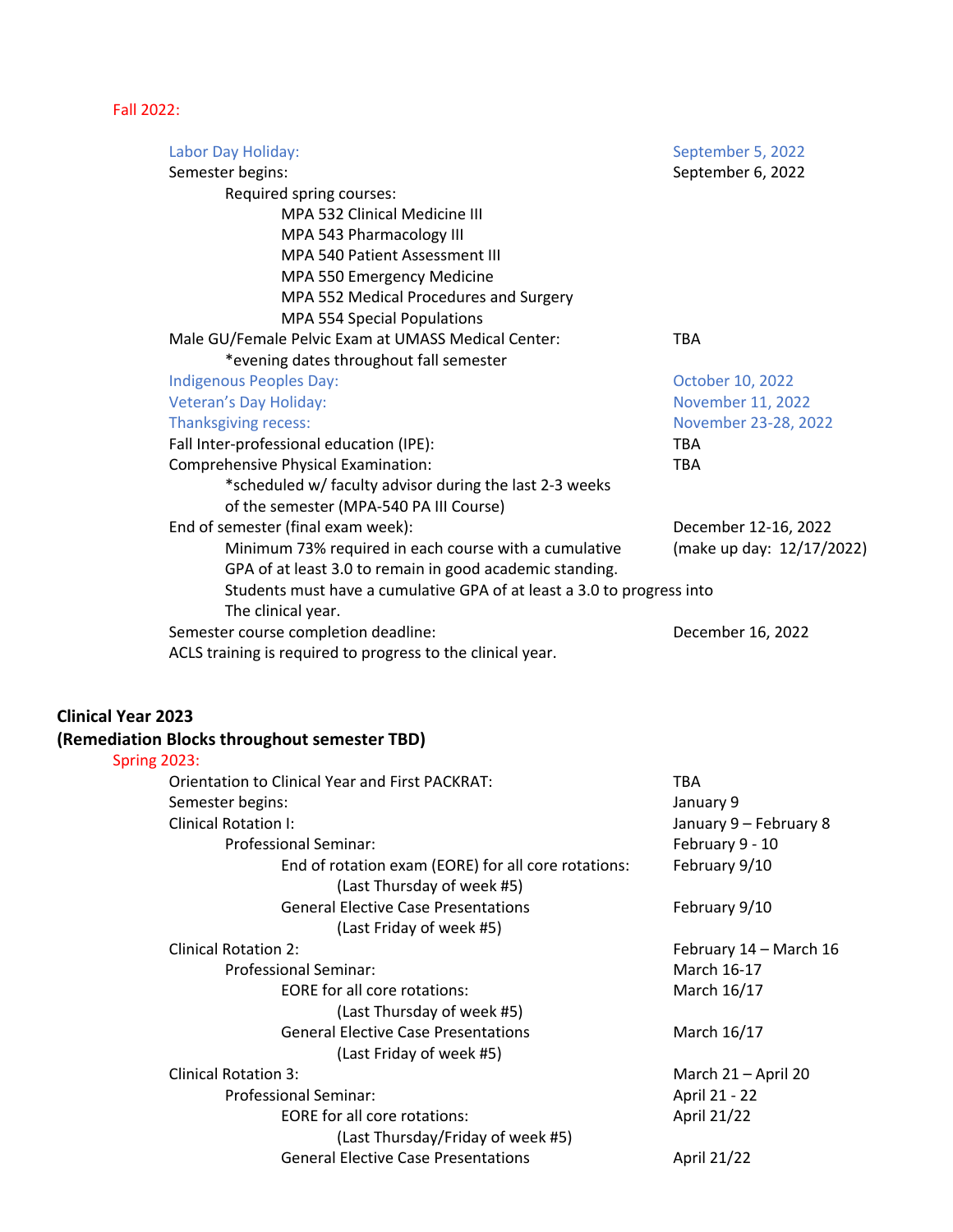| (Last Thurs/Friday of week #5)<br>Professional Development I Course:<br>Professional Seminar Lectures/Workshops<br>PACKRAT 1 (participation only)<br>End of Semester:                                | Throughout semester<br><b>TBA</b><br><b>TBA</b> |
|------------------------------------------------------------------------------------------------------------------------------------------------------------------------------------------------------|-------------------------------------------------|
| Minimum 73% required in each course with a cumulative<br>GPA of at least a 3.0 to remain in good academic standing<br>and progress to the following semester<br>Semester course completion deadline: | <b>TBA</b>                                      |
| <b>Summer 2023:</b>                                                                                                                                                                                  |                                                 |
| Semester begins:                                                                                                                                                                                     | May 2                                           |
| <b>Clinical Rotation 4:</b>                                                                                                                                                                          | May 2 - May 31                                  |
| <b>Professional Seminar:</b>                                                                                                                                                                         | June 1 - 2                                      |
| <b>EORE for all core rotations:</b>                                                                                                                                                                  | June $1/2$                                      |
| (last Thursday of week #5)                                                                                                                                                                           |                                                 |
| <b>General Elective Case Presentations</b>                                                                                                                                                           | June $1/2$                                      |
| (last Friday of week #5)                                                                                                                                                                             |                                                 |
| <b>Clinical Rotation 5:</b>                                                                                                                                                                          | June $5 -$ July 5                               |
| <b>Professional Seminar:</b>                                                                                                                                                                         | July 6 - 7                                      |
| <b>EORE for all core rotations:</b>                                                                                                                                                                  | July 6/7                                        |
| (last Thursday of week #5)                                                                                                                                                                           |                                                 |
| <b>General Elective Case Presentations</b><br>(last Friday of week #5)                                                                                                                               | July 6/7                                        |
| <b>Clinical Rotation 6:</b>                                                                                                                                                                          | July 10 - August 9                              |
| <b>Professional Seminar:</b>                                                                                                                                                                         | August 10 - 11                                  |
| <b>EORE for all core rotations:</b>                                                                                                                                                                  | August 10/11                                    |
| (Last Thurs or Friday of week #5)                                                                                                                                                                    |                                                 |
| <b>General Elective Case Presentations</b>                                                                                                                                                           | August 10/11                                    |
| (Last Thursday or Friday of week #5)                                                                                                                                                                 |                                                 |
| Professional Development II Course:                                                                                                                                                                  |                                                 |
| Professional Seminar Lectures/Workshops                                                                                                                                                              | Throughout semester                             |
| PACKRAT 2 (participation only):                                                                                                                                                                      | July 6/7                                        |
| End of Semester                                                                                                                                                                                      | <b>TBA</b>                                      |
| Minimum 73% required in each course with a cumulative<br>GPA of at least 3.0 to remain in good academic standing                                                                                     |                                                 |
| and progress to the following semester                                                                                                                                                               |                                                 |
| Semester course completion deadline:                                                                                                                                                                 | <b>TBA</b>                                      |
|                                                                                                                                                                                                      |                                                 |
| Fall 2023:                                                                                                                                                                                           |                                                 |
| Semester begins:<br><b>Clinical Rotation 7:</b>                                                                                                                                                      | August 21                                       |
| <b>Professional Seminar:</b>                                                                                                                                                                         | August 21 - September 20                        |
| <b>EORE for all core rotations:</b>                                                                                                                                                                  | September 21 - 22<br>September 21/22            |
| (Last Thurs or Friday of week #5)                                                                                                                                                                    |                                                 |
| <b>General Elective Case Presentations</b>                                                                                                                                                           | September 21/22                                 |
| (Last Thursday or Friday of week #5)                                                                                                                                                                 |                                                 |
| <b>Clinical Rotation 8:</b>                                                                                                                                                                          | September 25 - October 25                       |
| Professional seminar:                                                                                                                                                                                | October 26 - 27                                 |
| EORE for all core rotations:                                                                                                                                                                         | October 26/27                                   |
| (Last Thurs or Friday of week #5)                                                                                                                                                                    |                                                 |